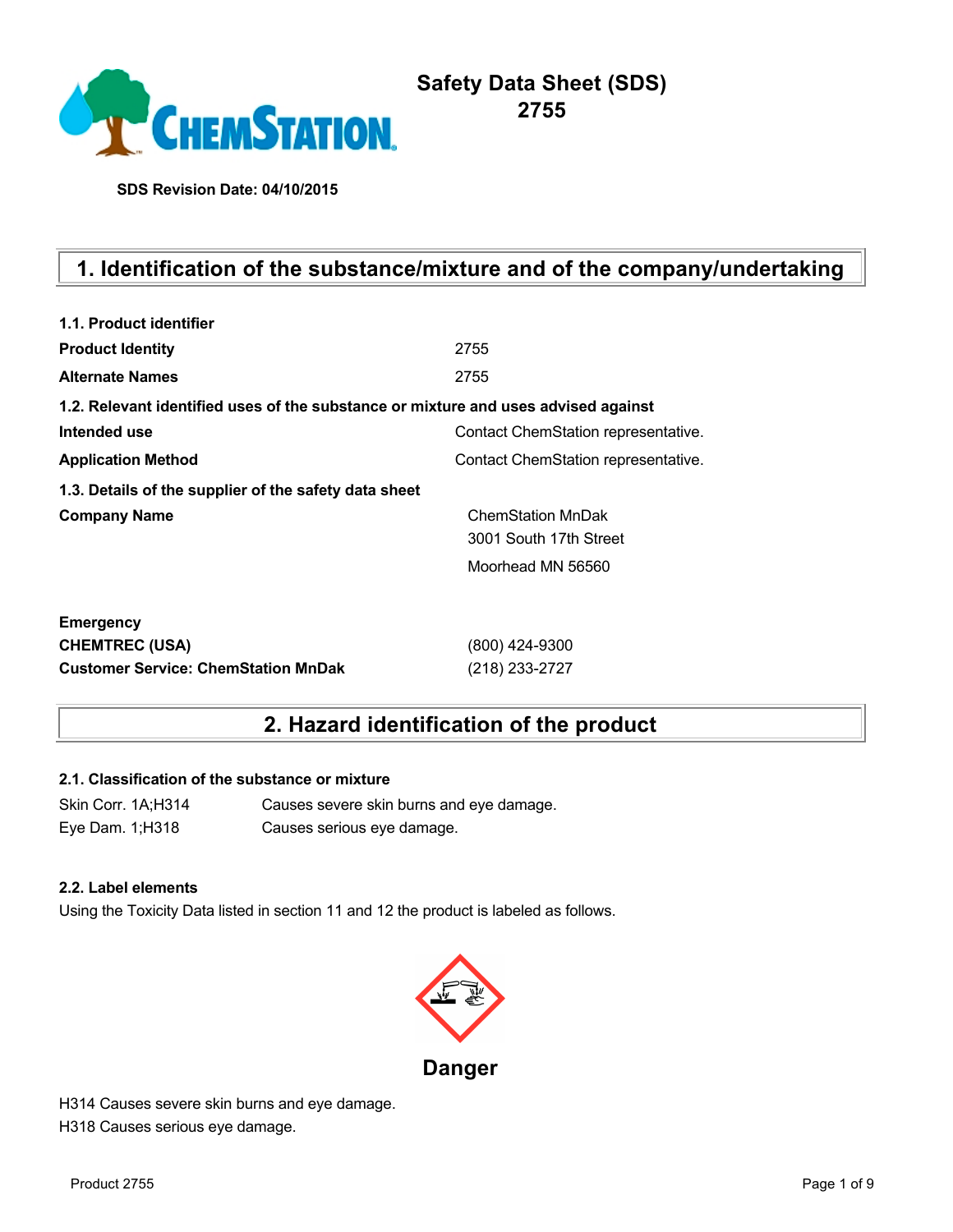#### **[Prevention]:**

P260 Do not breathe mist / vapors / spray.

P264 Wash thoroughly after handling.

P280 Wear protective gloves / eye protection / face protection.

#### **[Response]:**

P301+330+331 IF SWALLOWED: Rinse mouth. Do NOT induce vomiting.

P303+361+353 IF ON SKIN (or hair): Remove / Take off immediately all contaminated clothing. Rinse skin with water / shower.

P304+340 IF INHALED: Remove victim to fresh air and keep at rest in a position comfortable for breathing.

P305+351+338 IF IN EYES: Rinse continuously with water for several minutes. Remove contact lenses if present and easy to do - continue rinsing.

P310 Immediately call a POISON CENTER or doctor / physician.

P363 Wash contaminated clothing before reuse.

#### **[Storage]:**

P405 Store locked up.

#### **[Disposal]:**

P501 Dispose of contents / container in accordance with local / national regulations.

### **3. Composition/information on ingredients**

This product contains the following substances that present a hazard within the meaning of the relevant State and Federal Hazardous Substances regulations.

| <b>Ingredient/Chemical Designations</b>                | Weight %   | <b>GHS Classification</b>                 | <b>Notes</b> |
|--------------------------------------------------------|------------|-------------------------------------------|--------------|
| Sodium hydroxide<br><b>CAS Number:</b><br>0001310-73-2 | $10 - 25$  | ∣∣Skin Corr. 1A:H314<br>Acute Tox. 4:H312 | [1][2]       |
| Sodium gluconate<br><b>CAS Number:</b><br>0000527-07-1 | $1.0 - 10$ | Not Classified                            | [1]          |

[1] Substance classified with a health or environmental hazard.

[2] Substance with a workplace exposure limit.

[3] PBT-substance or vPvB-substance.

\*The full texts of the phrases are shown in Section 16.

# **4. First aid measures**

#### **4.1. Description of first aid measures**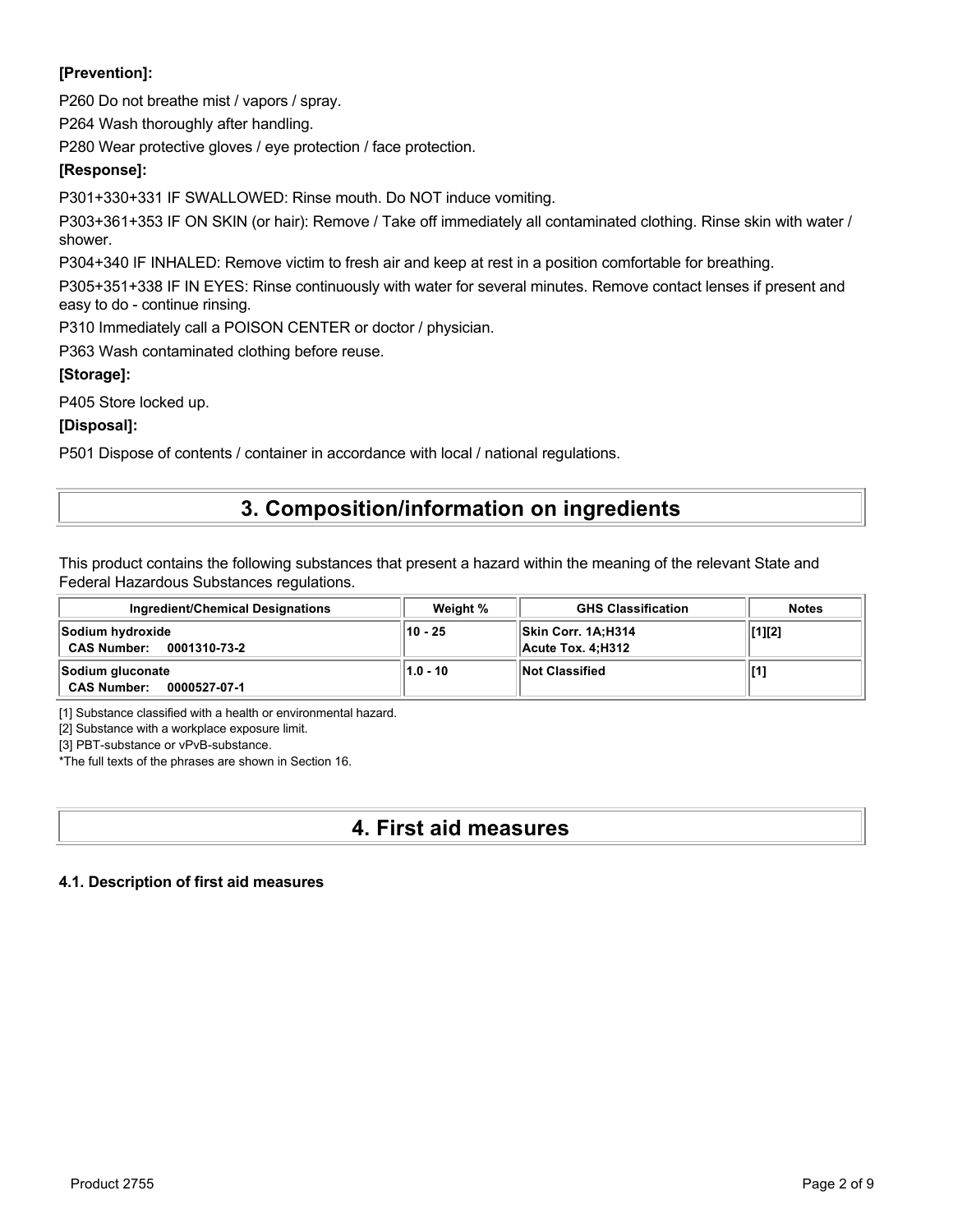| General           | Move victim to fresh air.<br>Call 911 or emergency medical service if deemed necessary.<br>Give artificial respiration if victim is not breathing.<br>Do not use mouth-to-mouth method if victim ingested or inhaled the substance; give artificial<br>respiration with the aid of a pocket mask equipped with a one-way valve or other proper<br>respiratory medical device.<br>Administer oxygen if breathing is difficult.<br>Remove and isolate contaminated clothing and shoes.<br>In case of contact with substance, immediately flush skin or eyes with running water for at<br>least 20 minutes.<br>For minor skin contact, avoid spreading material on unaffected skin.<br>Keep victim warm and quiet.<br>Effects of exposure (inhalation, ingestion or skin contact) to substance may be delayed.<br>Ensure that medical personnel are aware of the material(s) involved and take precautions to<br>protect themselves. |
|-------------------|-----------------------------------------------------------------------------------------------------------------------------------------------------------------------------------------------------------------------------------------------------------------------------------------------------------------------------------------------------------------------------------------------------------------------------------------------------------------------------------------------------------------------------------------------------------------------------------------------------------------------------------------------------------------------------------------------------------------------------------------------------------------------------------------------------------------------------------------------------------------------------------------------------------------------------------|
| <b>Inhalation</b> | Move victim to fresh air. Call emergency medical care. Apply artificial respiration if victim is<br>not breathing. Do not use mouth-to-mouth method if victim ingested or inhaled the<br>substance; induce artificial respiration with the aid of a pocket mask equipped with a one-way<br>valve or other proper respiratory medical device. Administer oxygen if breathing is difficult.                                                                                                                                                                                                                                                                                                                                                                                                                                                                                                                                         |
| <b>Eyes</b>       | Irrigate copiously with clean water for at least 15 minutes, holding the eyelids apart and seek<br>medical attention.                                                                                                                                                                                                                                                                                                                                                                                                                                                                                                                                                                                                                                                                                                                                                                                                             |
| <b>Skin</b>       | Remove contaminated clothing. Wash skin thoroughly with soap and water or use a<br>recognized skin cleanser.                                                                                                                                                                                                                                                                                                                                                                                                                                                                                                                                                                                                                                                                                                                                                                                                                      |
| Ingestion         | If swallowed obtain immediate medical attention. Keep at rest. Do NOT induce vomiting.                                                                                                                                                                                                                                                                                                                                                                                                                                                                                                                                                                                                                                                                                                                                                                                                                                            |
|                   | 4.2. Most important symptoms and effects, both acute and delayed                                                                                                                                                                                                                                                                                                                                                                                                                                                                                                                                                                                                                                                                                                                                                                                                                                                                  |
| <b>Overview</b>   | Effects of exposure (inhalation, ingestion or skin contact) to substance may be delayed. See<br>section 2 for further details.                                                                                                                                                                                                                                                                                                                                                                                                                                                                                                                                                                                                                                                                                                                                                                                                    |
| <b>Eyes</b>       | Causes serious eye damage.                                                                                                                                                                                                                                                                                                                                                                                                                                                                                                                                                                                                                                                                                                                                                                                                                                                                                                        |
| <b>Skin</b>       | Causes severe skin burns and eye damage.                                                                                                                                                                                                                                                                                                                                                                                                                                                                                                                                                                                                                                                                                                                                                                                                                                                                                          |
|                   |                                                                                                                                                                                                                                                                                                                                                                                                                                                                                                                                                                                                                                                                                                                                                                                                                                                                                                                                   |

# **5. Fire-fighting measures**

#### **5.1. Extinguishing media**

Recommended extinguishing media; alcohol resistant foam, CO<sub>2</sub>, powder, water spray. Do not use; water jet.

#### **5.2. Special hazards arising from the substance or mixture**

Hazardous decomposition: Hydrogen chloride and chlorine. Chlorine gas rate of decomposition increases with the concentration with temperatures above 85 degrees F (30C).

Do not breathe mist / vapors / spray.

#### **5.3. Advice for fire-fighters**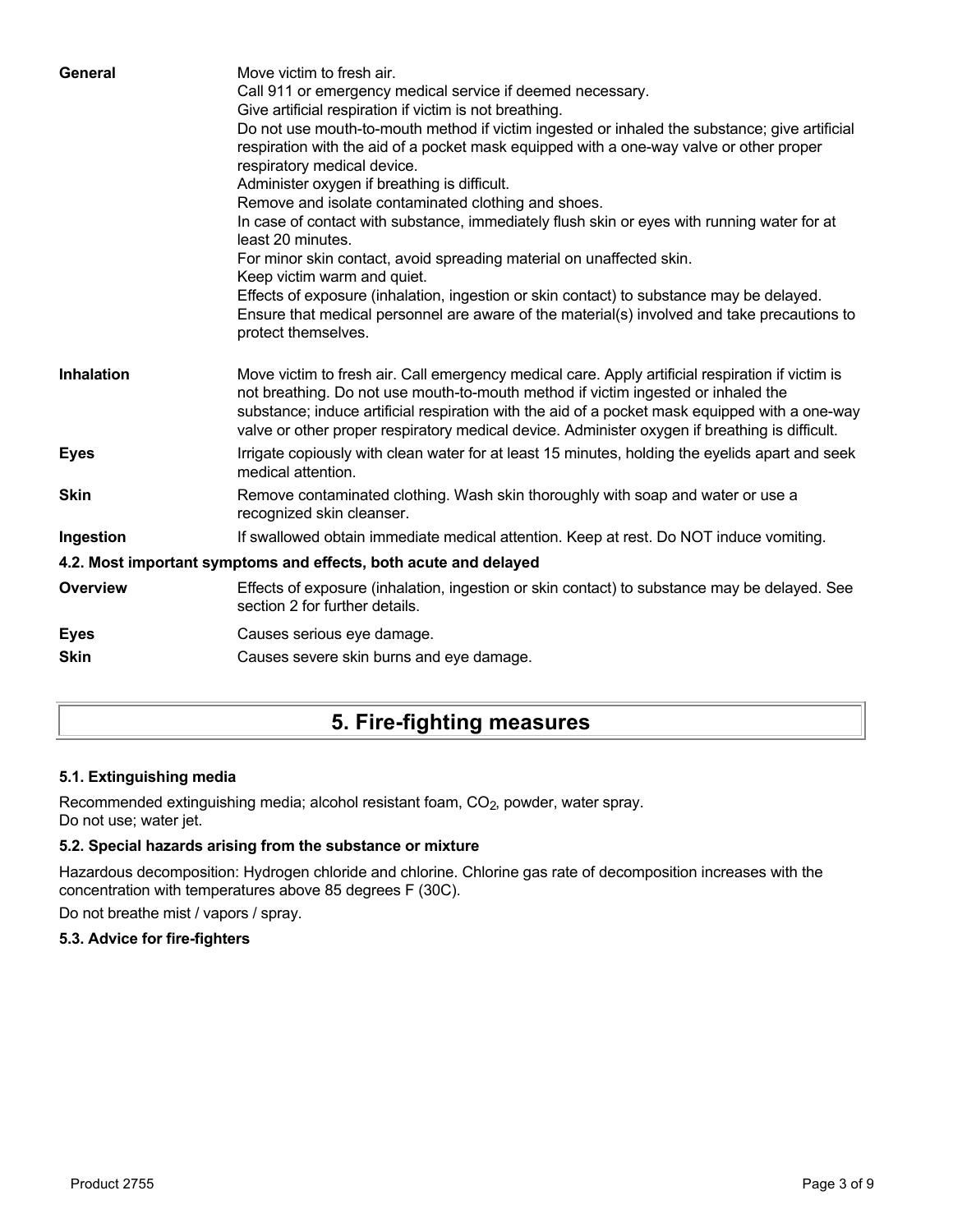Wear positive pressure self-contained breathing apparatus (SCBA).

Wear chemical protective clothing that is specifically recommended by the manufacturer. It may provide little or no thermal protection.

Non-combustible, substance itself does not burn but may decompose upon heating to produce corrosive and/or toxic fumes.

Some are oxidizers and may ignite combustibles (wood, paper, oil, clothing, etc.).

Contact with metals may evolve flammable hydrogen gas.

Containers may explode when heated.

**TOXIC**; inhalation, ingestion or skin contact with material may cause severe injury or death.

Contact with molten substance may cause severe burns to skin and eyes.

Avoid any skin contact.

Effects of contact or inhalation may be delayed.

Fire may produce irritating, corrosive and/or toxic gases.

Runoff from fire control or dilution water may be corrosive and/or toxic and cause pollution.

**ERG Guide No.** 154

### **6. Accidental release measures**

#### **6.1. Personal precautions, protective equipment and emergency procedures**

ELIMINATE all ignition sources (no smoking, flares, sparks or flames in immediate area).

Do not touch damaged containers or spilled material unless wearing appropriate protective clothing.

Stop leak if you can do it without risk.

Prevent entry into waterways, sewers, basements or confined areas.

Absorb or cover with dry earth, sand or other non-combustible material and transfer to containers.

DO NOT GET WATER INSIDE CONTAINERS.

#### **6.2. Environmental precautions**

Do not allow spills to enter drains or waterways.

Use good personal hygiene practices. Wash hands before eating, drinking, smoking or using toilet. Promptly remove soiled clothing and wash thoroughly before reuse.

#### **6.3. Methods and material for containment and cleaning up**

Keep unauthorized personnel away. Stay upwind. Keep out of low areas. Ventilate enclosed areas.

### **7. Handling and storage**

#### **7.1. Precautions for safe handling**

See section 2 for further details. - [Prevention]:

#### **7.2. Conditions for safe storage, including any incompatibilities**

Handle containers carefully to prevent damage and spillage.

Incompatible materials: Any acidic material, ammonia, urea, oxidizable materials and metals such as nickel, copper, tin, aluminum and iron.

See section 2 for further details. - [Storage]:

#### **7.3. Specific end use(s)**

#### No data available.

**8. Exposure controls and personal protection**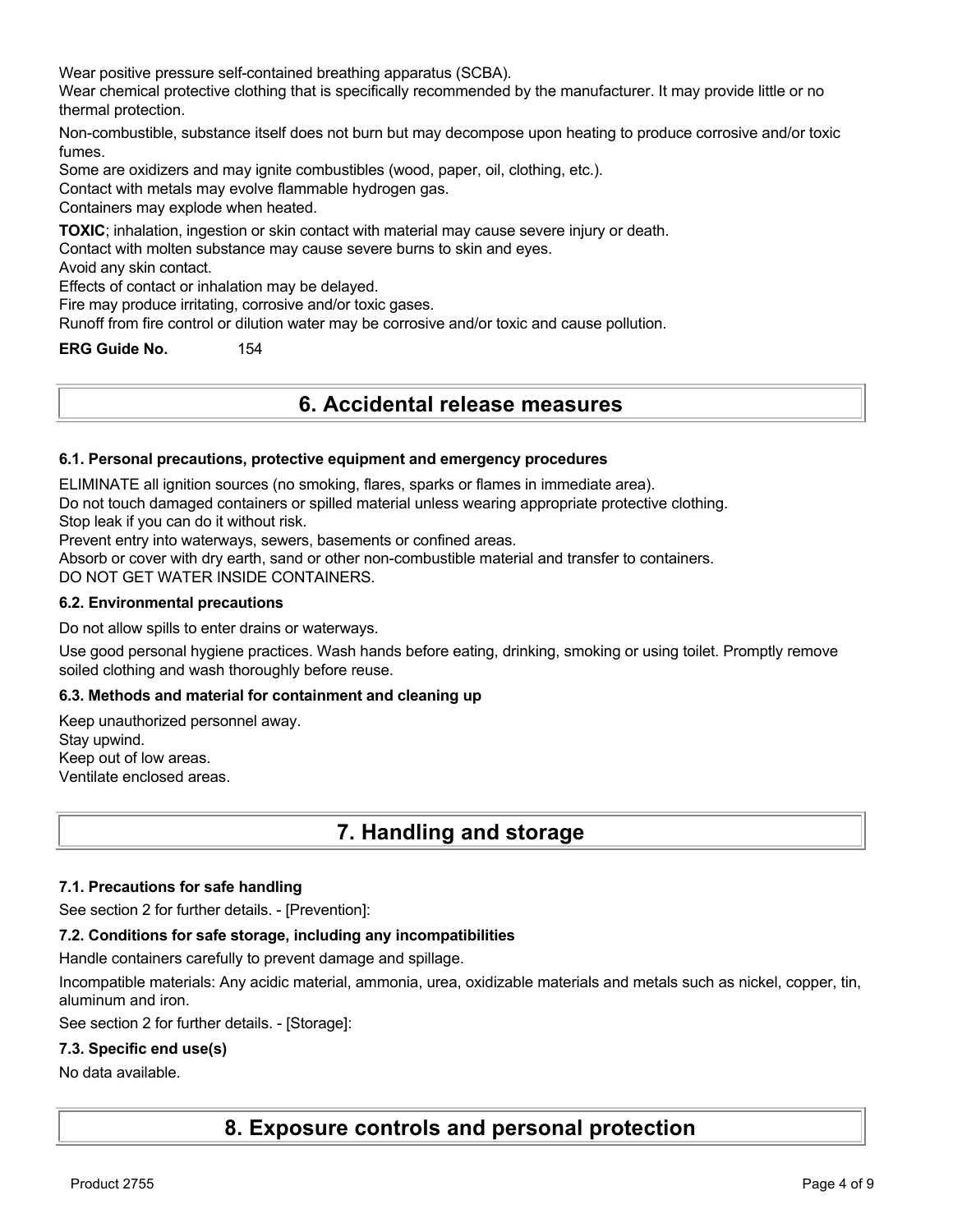#### **8.1. Control parameters**

| CAS No.      | Ingredient       | <b>Source</b> | Value                       |
|--------------|------------------|---------------|-----------------------------|
| 0000527-07-1 | Sodium gluconate | <b>OSHA</b>   | No Established Limit        |
|              |                  | ACGIH         | <b>No Established Limit</b> |
|              |                  | <b>NIOSH</b>  | <b>No Established Limit</b> |
|              |                  | Supplier      | No Established Limit        |
| 0001310-73-2 | Sodium hydroxide | <b>OSHA</b>   | TWA 2 mg/m3                 |
|              |                  | ACGIH         | Ceiling: 2 mg/m3            |
|              |                  | <b>NIOSH</b>  | $C2$ mg/m3                  |
|              |                  | Supplier      | No Established Limit        |

#### **Exposure**

#### **Carcinogen Data**

| <b>CAS No.</b> | Ingredient       | Source      | Value                                                              |
|----------------|------------------|-------------|--------------------------------------------------------------------|
| 0000527-07-1   | Sodium gluconate | <b>OSHA</b> | Select Carcinogen: No                                              |
|                |                  | <b>NTP</b>  | Known: No: Suspected: No                                           |
|                |                  | <b>IARC</b> | Group 1: No; Group 2a: No; Group 2b: No; Group 3: No; Group 4: No; |
| 0001310-73-2   | Sodium hydroxide | <b>OSHA</b> | Select Carcinogen: No                                              |
|                |                  | <b>NTP</b>  | Known: No: Suspected: No                                           |
|                |                  | <b>IARC</b> | Group 1: No; Group 2a: No; Group 2b: No; Group 3: No; Group 4: No; |

#### **8.2. Exposure controls**

**Respiratory** Use NIOSH/MSHA approved respirator, following manufacturer's recommendations when concentrations exceed permissible exposure limits.

**Eyes** Wear safety glasses with side shields to protect the eyes. An eye wash station is suggested as a good workplace practice.

**Skin** Chemical resistant clothing such as coveralls/apron boots should be worn. Chemical Impervious Gloves

**Engineering Controls** Provide adequate ventilation. Where reasonably practicable this should be achieved by the use of local exhaust ventilation and good general extraction. If these are not sufficient to maintain concentrations of particulates and any vapor below occupational exposure limits suitable respiratory protection must be worn.

**Other Work Practices** Use good personal hygiene practices. Wash hands before eating, drinking, smoking or using toilet. Promptly remove soiled clothing and wash thoroughly before reuse.

See section 2 for further details. - [Prevention]:

### **9. Physical and chemical properties**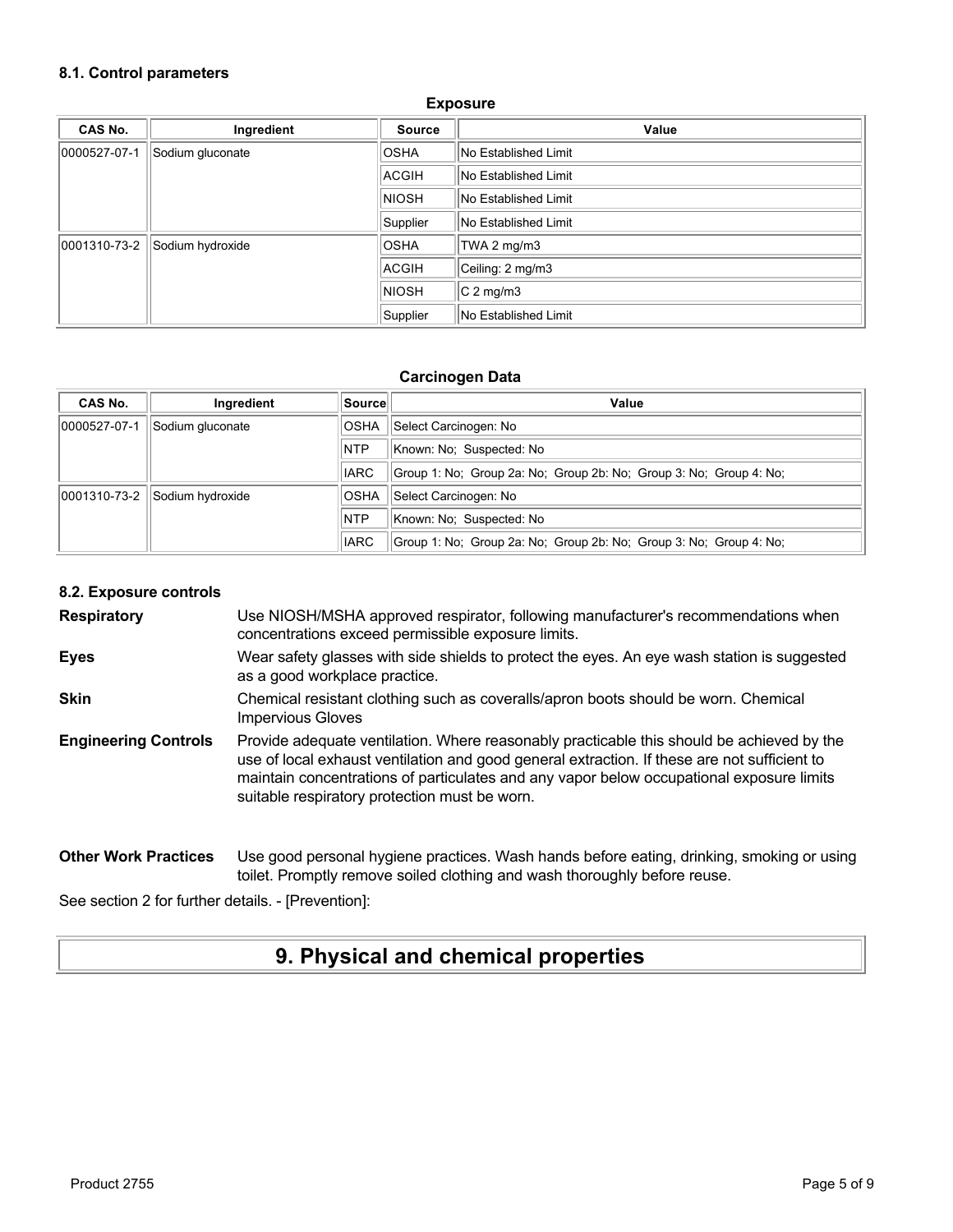| Appearance                                         | Dark brown Thin Liquid                     |
|----------------------------------------------------|--------------------------------------------|
| Odor                                               | Mild                                       |
| <b>Odor threshold</b>                              | Not Measured                               |
| рH                                                 | $12.4 - 13.8$                              |
| Melting point / freezing point                     | Not Measured                               |
| Initial boiling point and boiling range            | >212 deg F                                 |
| <b>Flash Point</b>                                 | >200 degrees F PMCC (non-flammable)        |
| Evaporation rate (Ether = 1)                       | 0.33                                       |
| <b>Flammability (solid, gas)</b>                   | Not Applicable                             |
| Upper/lower flammability or explosive<br>limits    | Lower Explosive Limit: Not Measured        |
|                                                    | <b>Upper Explosive Limit: Not Measured</b> |
|                                                    | Not Determined                             |
| Vapor pressure (Pa)                                |                                            |
| <b>Vapor Density</b>                               | Not Determined                             |
| <b>Specific Gravity</b>                            | 1.188 - 1.212                              |
| <b>Solubility in Water</b>                         | Not Measured                               |
| Partition coefficient n-octanol/water (Log<br>Kow) | Not Measured                               |
| <b>Auto-ignition temperature</b>                   | Not Measured                               |
| <b>Decomposition temperature</b>                   | Not Measured                               |
| <b>Viscosity (cSt)</b>                             | Not Measured                               |
| Foaming                                            | Moderate                                   |
| 9.2. Other information                             |                                            |

# **10. Stability and reactivity**

#### **10.1. Reactivity**

Hazardous Polymerization will not occur.

#### **10.2. Chemical stability**

Self-accelerating decompositon, with oxygen release, at temperatures above 122F(50C).

#### **10.3. Possibility of hazardous reactions**

No data available.

#### **10.4. Conditions to avoid**

No data available.

#### **10.5. Incompatible materials**

Any acidic material, ammonia, urea, oxidizable materials and metals such as nickel, copper, tin, aluminum and iron.

#### **10.6. Hazardous decomposition products**

Hydrogen chloride and chlorine. Chlorine gas rate of decomposition increases with the concentration with temperatures above 85 degrees F (30C).

# **11. Toxicological information**

#### **Acute toxicity**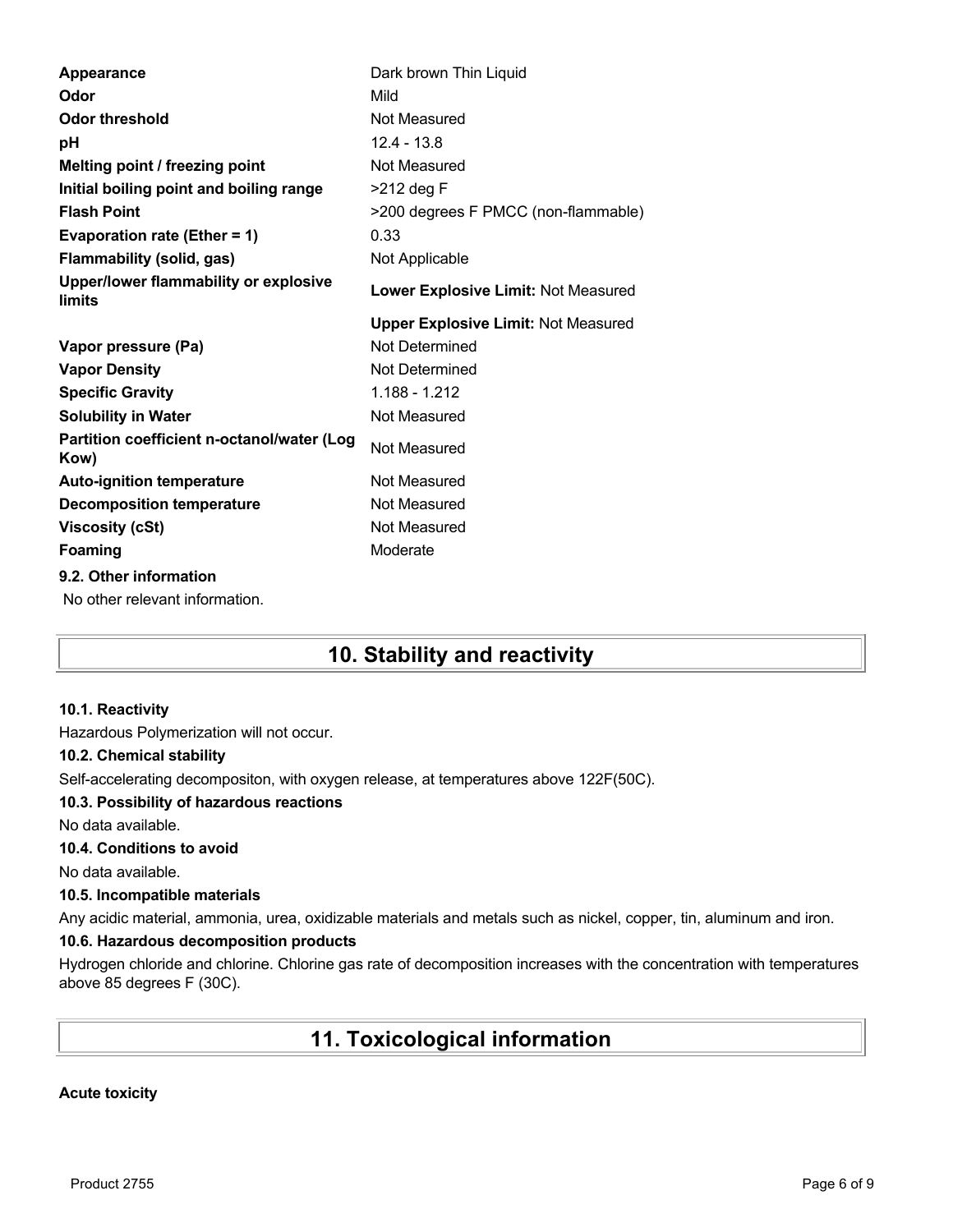| Ingredient                     | Oral LD50,<br>mg/kg                  | Skin LD50.<br>mg/kg                  | <b>Inhalation</b><br>Vapor LD50,<br>mg/L/4hr | <b>Inhalation</b><br>Dust/Mist LD50,<br>mg/L/4hr | <b>Inhalation</b><br>Gas LD50,<br>ppm |
|--------------------------------|--------------------------------------|--------------------------------------|----------------------------------------------|--------------------------------------------------|---------------------------------------|
| Sodium hydroxide - (1310-73-2) | 6,600.00,<br>Mouse -<br>Category: NA | 1,350.00,<br>Rabbit -<br>Category: 4 | 600.00, Mouse<br>- Category: NA              | No data available                                | No data<br>available                  |
| Sodium gluconate - (527-07-1)  | No data<br>available                 | No data<br>available                 | No data<br>available                         | No data availablel                               | No data<br>available                  |

Note: When no route specific LD50 data is available for an acute toxin, the converted acute toxicity point estimate was used in the calculation of the product's ATE (Acute Toxicity Estimate).

| <b>Classification</b>         | Category | <b>Hazard Description</b>                |
|-------------------------------|----------|------------------------------------------|
| Acute toxicity (oral)         |          | Not Applicable                           |
| Acute toxicity (dermal)       |          | Not Applicable                           |
| Acute toxicity (inhalation)   |          | Not Applicable                           |
| Skin corrosion/irritation     | 1A       | Causes severe skin burns and eye damage. |
| Serious eye damage/irritation |          | Causes serious eye damage.               |
| Respiratory sensitization     |          | Not Applicable                           |
| Skin sensitization            |          | Not Applicable                           |
| Germ cell mutagenicity        |          | Not Applicable                           |
| Carcinogenicity               |          | Not Applicable                           |
| Reproductive toxicity         |          | Not Applicable                           |
| STOT-single exposure          |          | Not Applicable                           |
| STOT-repeated exposure        |          | Not Applicable                           |
| Aspiration hazard             |          | Not Applicable                           |

# **12. Ecological information**

#### **12.1. Toxicity**

The preparation has been assessed following the conventional method of the Dangerous Preparations Directive 1999/45/EC and GHS and is not classified as dangerous for the environment, but contains substance(s) dangerous for the environment. See section 3 for details

#### **Aquatic Ecotoxicity**

| Inaredient                     | 96 hr LC50 fish,<br>mg/l    | 48 hr EC50 crustacea,<br>ma/l | ErC50 algae,<br>mq/l |
|--------------------------------|-----------------------------|-------------------------------|----------------------|
| Sodium hydroxide - (1310-73-2) | 196.00, Poecilia reticulata | 40.38, Ceriodaphnia dubia     | Not Available        |
| Sodium gluconate - (527-07-1)  | Not Available               | Not Available                 | Not Available        |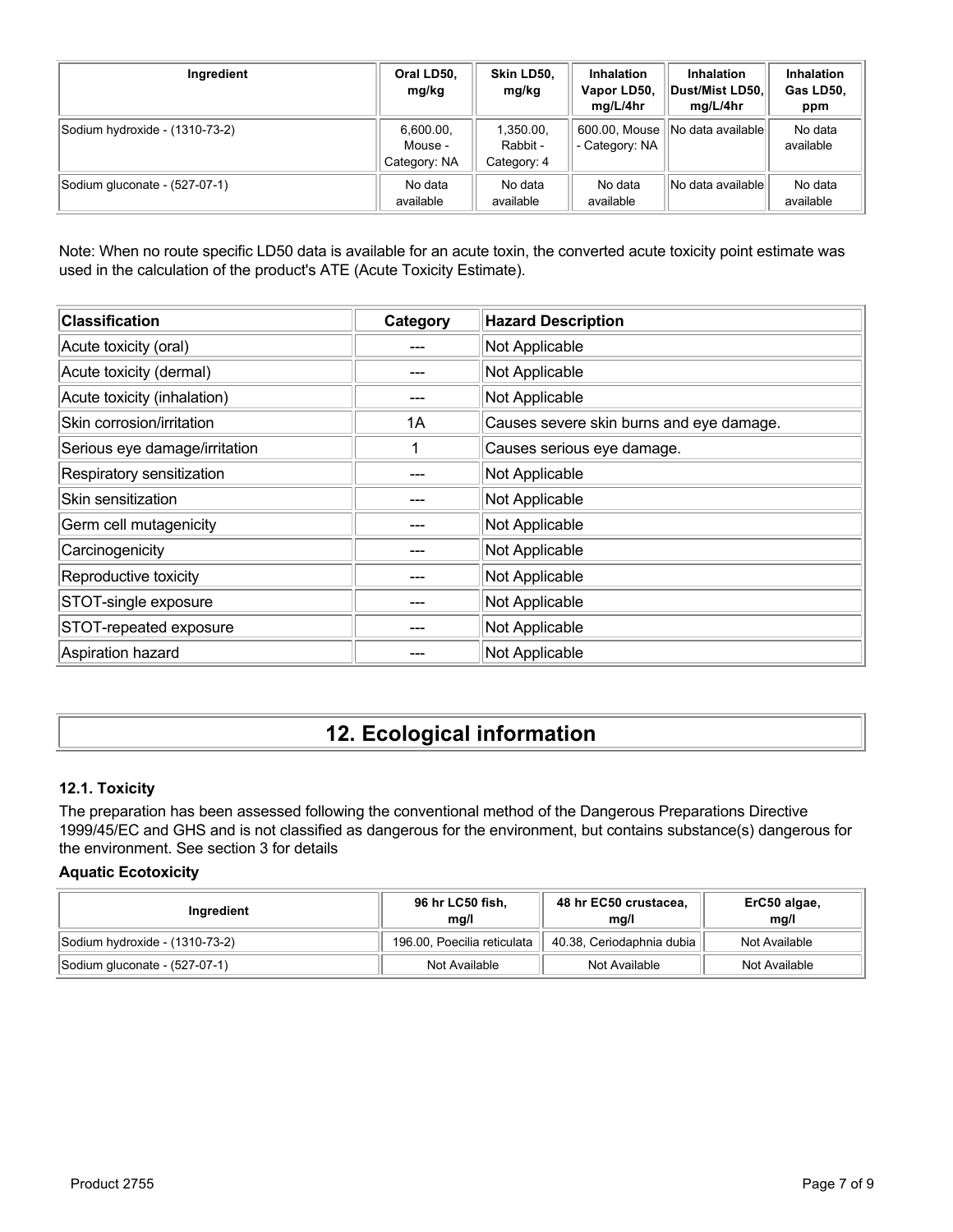#### **12.2. Persistence and degradability**

There is no data available on the preparation itself.

#### **12.3. Bioaccumulative potential**

Not Measured

**12.4. Mobility in soil**

No data available.

#### **12.5. Results of PBT and vPvB assessment**

This product contains no PBT/vPvB chemicals.

#### **12.6. Other adverse effects**

No data available.

### **13. Disposal considerations**

#### **13.1. Waste treatment methods**

Observe all federal, state and local regulations when disposing of this substance.

### **14. Transport information**

| NA1760                                         |
|------------------------------------------------|
| Compound, Cleaning, Liquid, (Sodium Hydroxide) |
| 8                                              |
| Ш                                              |
|                                                |

### **15. Regulatory information**

| <b>Regulatory Overview</b>                          | The regulatory data in Section 15 is not intended to be all-inclusive, only selected regulations<br>are represented. |
|-----------------------------------------------------|----------------------------------------------------------------------------------------------------------------------|
| <b>Toxic Substance</b><br><b>Control Act (TSCA)</b> | All components of this material are either listed or exempt from listing on the TSCA Inventory.                      |
| <b>WHMIS Classification</b>                         | $D2B$ F                                                                                                              |
| <b>US EPA Tier II Hazards</b>                       | Fire: No                                                                                                             |
|                                                     |                                                                                                                      |

**Sudden Release of Pressure:** No **Reactive:** No **Immediate (Acute):** Yes **Delayed (Chronic):** No

#### **EPCRA 311/312 Chemicals and RQs (lbs):**

Sodium hydroxide ( 1,000.00)

# **EPCRA 302 Extremely Hazardous :**

(No Product Ingredients Listed)

#### **EPCRA 313 Toxic Chemicals:**

Ethylene glycol monobutyl ether

**Proposition 65 - Carcinogens (>0.0%):** (No Product Ingredients Listed)

#### **Proposition 65 - Developmental Toxins (>0.0%):** (No Product Ingredients Listed)